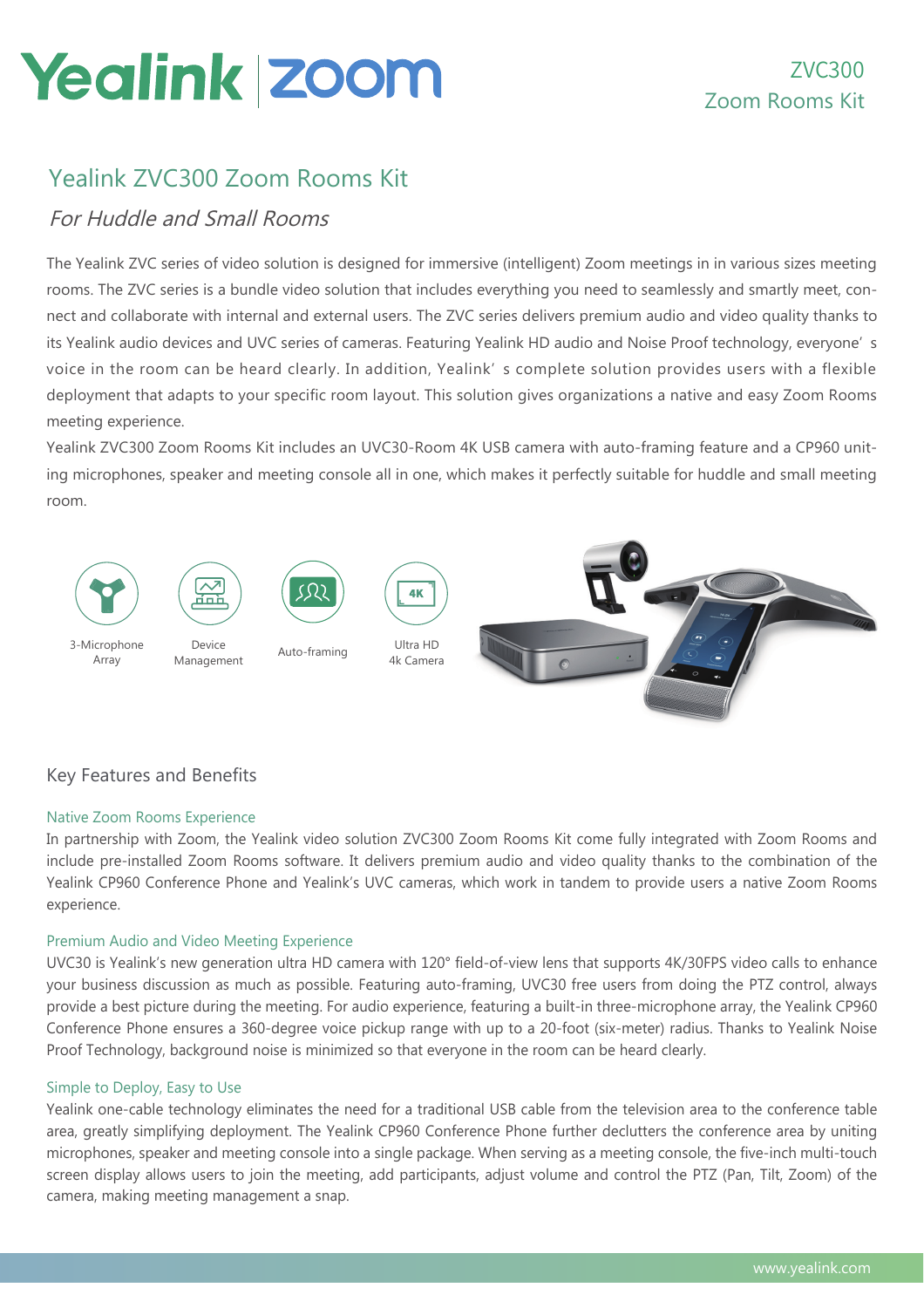# Yealink

## Specifications

| Package Content                            | • 1 x Power port                              | • Field of view (diagonal): 120°     |
|--------------------------------------------|-----------------------------------------------|--------------------------------------|
| • MCore Mini-PC                            | • 1 x Security lock slot                      | • Auto-framing                       |
| • CP960 conference phone                   | • Built-in cable management                   | • Camera presets                     |
| • UVC30-Room 4K USB camera                 |                                               | • 1 x 3m USB 2.0 cable               |
|                                            | CP960 Conference Phone                        |                                      |
| Preload                                    | 5" 720x1280 capacitive touch screen           | <b>Other Physical Features</b>       |
| • Windows 10 IoT Enterprise X64            | • 1 x RJ45 10/100M Ethernet port              | Operating humidity: 10~95%           |
| • Windows 10 IoT Enterprise License        | • Power over Ethernet (IEEE 802.3af), class 4 | Operating temperature: 0~40°C        |
| • Zoom Rooms App                           | 2 x Wired MIC port                            | (+32~104°F)                          |
| • Yealink RoomConnect                      | $\cdot$ 2 x USB 2.0 port                      | Storage temperature: -30~70°C        |
| MCore Mini-PC                              | • 1 x 3.5mm audio-out port                    | $(-22 \sim 158$ °F)                  |
| · 8th-gen Intel® QUAD-CORE i5              | • 1 x USB 2.0 Micro-B device port             |                                      |
| • Memory: $8GB$ (2 x 4GB)                  | 1 x Security slot                             | Package Features                     |
|                                            |                                               | • N.W/CTN: 4.7 kg                    |
| • Storage: 128GB SSD                       | UVC30-Room 4K USB Camera                      | • G.W/CTN: 5.5 kg                    |
| • 2 x HDMI video output with CEC supported | 4K video resolution                           | • Carton Meas: 401mm x 276mm x 421mm |
| • Bluetooth and Wi-Fi                      | Maximum 4K/30FPS                              |                                      |
| $\cdot$ 4 x USB3.0 Type-A                  | $\sim$ $\cdots$ $\cdots$                      |                                      |

• 3x digital zoom

## Scene graph in a conference room:

• 1 x 10/100/1000M Ethernet port

 $\widehat{\left( \times \right)}$  $\left( \nabla \right)$  $CPP60$  $\left( \nabla \right)$ R  $\bigcirc$  $\left( \nabla \right)$  $\circledR$ **UVC30**  $\circledR$  $\boxed{\text{CP960}}$  $\circledR$  $\odot$  $\bigcirc$ 

**UVC30**

ZVC300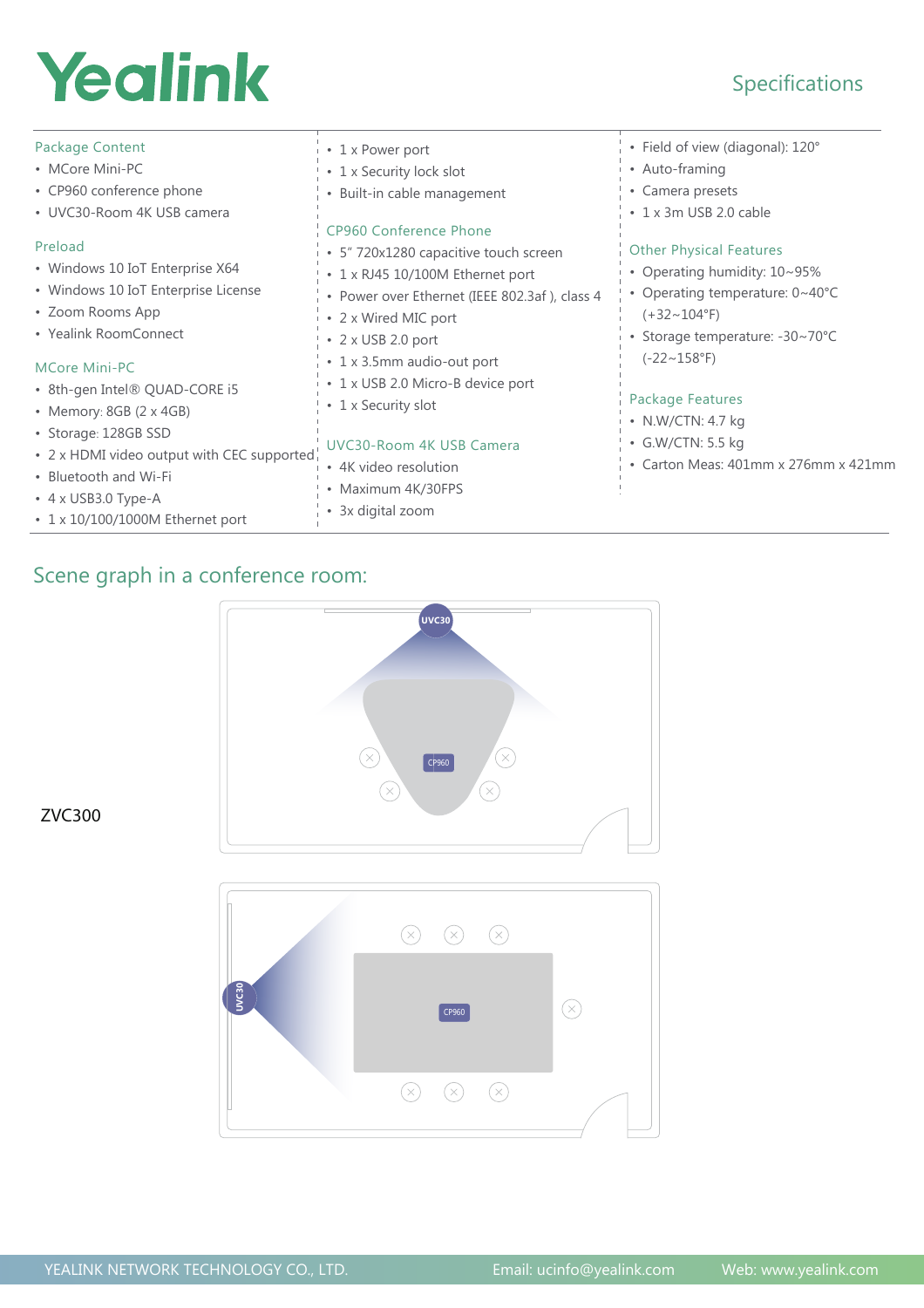

# Connection:



 $\overleftrightarrow{Q}$  For convenience, we recommend that you connect a wireless USB dongle to the back of the Mini-PC to use mouse and keyboard to manage devices.